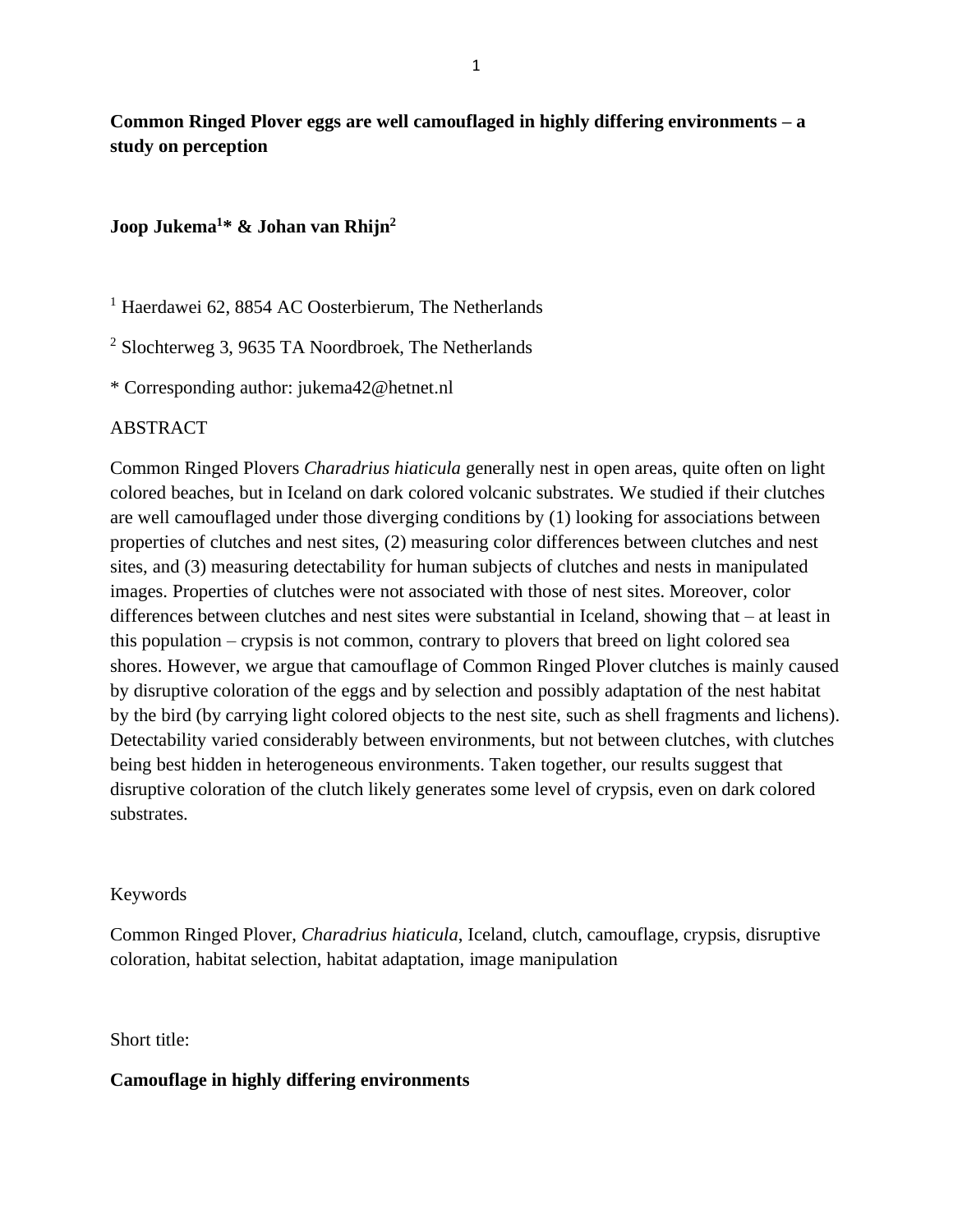#### INTRODUCTION

Many animals, especially those that live in open areas, are vulnerable to predators. For them, their nests and young, it is a matter of life and death to be well camouflaged, i.e. almost undetectable to other animals (e.g. Stevens & Merilaita 2011). The same goes for the predators themselves, as their successes depend on detectability by their prey. It has been shown that visual detection of an object (or animal) can be thwarted by at least two phenomena, (1) close resemblance with the surroundings (*crypsis*: e.g. Cuthill et al. 2005, Endler 2006; with the classical example of the peppered moth *Biston betularia*: e.g. Majerus 1998) and (2) disruption of its outline by specific colors and patterns (*disruptive coloration*: e.g. Cuthill et al. 2005, Endler 2006, Schaefer & Stobbe 2006, Stevens et al. 2006).

Waders are particularly suited to investigate (nest and egg) camouflage, as many of these species do not conceal their nest. The effectiveness of camouflage of nests follows from the risk of being detected and robbed by a predator. It takes a lot of effort to measure this, but in plovers a few attempts have been made. For instance, Colwell et al. (2011) were able to associate habitat choice of Western Snowy Plovers *Charadrius alexandrines* with nest survival, and also with detectability of the nest by human observers. However, Nguyen et al. (2007), who measured survival of natural and – in more detail – artificial Semipalmated Plover *Charadrius semipalmatus* nests, failed to find associations with characteristics that were thought to affect camouflage. Similarly, Stoddard et al. (2016) could not establish associations between nest survival and such characteristics in Snowy Plovers *Charadrius nivosus*. Nonetheless, in various studies, the degree of matching between clutch and background was proposed as the major measure of camouflage (Nguyen et al. 2007, Lee et al. 2010, Amat et al. 2012, Gómez et al. 2016, Stoddard et al. 2016). In particular, color matching was considered to be an important determinant for camouflage. Thus, the analysis of color differences in digital photos of clutches and their immediate backgrounds was one of the main methods in these studies.

Common Ringed Plovers *Charadrius hiaticula* usually nest on bare or sparsely vegetated sandy or stony substrates close to the sea (Prater 1974, Glutz et al. 1975, Cramp & Simmons 1983, Pienkowski 1984, Wallander & Andersson 2003). Usually, the nest site differs from its immediate surroundings. It is a slight recession in the soil furnished with some, or quite a lot of small objects: shell fragments, little stones, pieces of lichens, seaweed or other plants. Most often, such objects are available in the surroundings of the nest site, but at lower densities. Apparently, these objects have been collected by the birds and transported a few meters, possibly for camouflage. In many areas (e.g. The Netherlands, Britain and Germany) nesting occurs on nearly white or light colored sandy plains close to the sea, but on Iceland, where light colored substrates are virtually absent, most Common Ringed Plovers nest on nearly black volcanic substrates (e.g.Thorisson 2013). Yet, all nests in these highly different types of environment are hard to find for humans, and most nests probably also for egg predators, such as gulls and skuas. At least four different hypotheses may be proposed to explain why these nests are so well hidden to our eyes: (1) egg colors and patterns differ between nests placed upon light and dark colored substrates,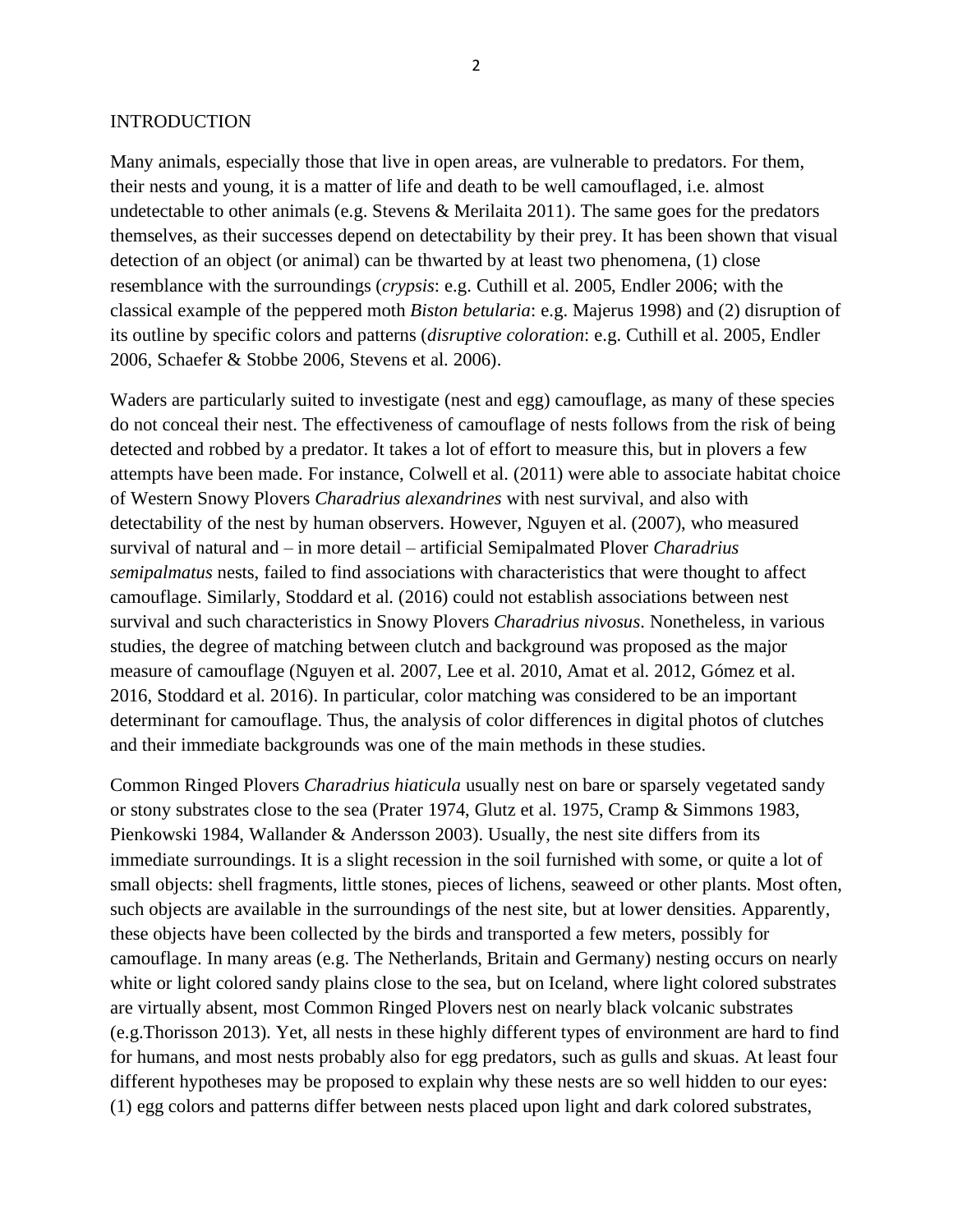resulting in *crypsis* in both kinds of environments (e.g. Lee et al. 2010), (2) certain properties of the eggs (possibly *disruptive coloration*) make them hard to find against many types of substrate (e.g. Schaefer & Stobbe 2006), (3) camouflage is due to certain local properties of the environments chosen and manipulated for nesting by the bird (e.g. Colwell et al. 2011, Lovell et al. 2013), and (4) camouflage is due to another kind of interaction than close resemblance between properties of eggs and environments. Our aim was to investigate these possibilities, by (1) examining possible associations between properties of the egg and the environment where it was laid, with (2) special attention to color differences between clutch and nest site, and (3) by measuring detectability by human observers when backgrounds and clutches were experimentally manipulated.

#### **METHODS**

## Study area and recording technique

Study sites were chosen on the basis of information on breeding Common Ringed Plovers. Nests were detected by carefully watching the behavior of individual birds. In 2013 (14-24 Jun) 14 nests with eggs (typified as X-nests) were found in southwestern Iceland near Selfoss (63°56'N, 21°00' W), Eyrarbakki (63°51'N, 21°09' W), Stokkseyri (63°50'N, 21°03' W) and Garður (64°04'N, 22°38' W). In 2014 (22-23 May) two nests with eggs (typified as T-nests) were found in The Netherlands, on Terschelling,  $(53^{\circ}25^{\circ}N, 5^{\circ}22^{\circ}E)$  and  $(6-23 \text{ Jun})$  61 nests with eggs (typified as Y-nests) in western Iceland around Borgarness (64°34'N, 21°54' W), Grundarfjörður  $(64°56'N, 23°16' W)$  and Ólavsvik  $(64°54'N, 23°43' W)$ . All nests were photographed in a 'standard' way. For that, we placed a rectangular wooden frame (outer measurements  $24\times19\times2$ cm, inner frame size 11×11 cm) over the clutch. Inner frame size was suited to a clutch *in situ*. Frame height was about the same as egg height. The frame's ground color was middle grey. Each of three sides of the frame had a series of small panels showing a gradient of slightly differing colors (one series of eight shades of grey, one series of eight reddish brown shades and one series of four yellow shades). These reference colors, corresponding to colors in pictures of Common Ringed Plover eggs and nest sites, were selected from the Microsoft Office color palette. We used a camera with flash, fixed on a stand 30 cm straight above the eggs and recorded an image including clutch and the major parts of the frame with the three color gradients, all in focus (Fig. 1). In addition, we made two pictures of each nest without the frame and (mostly) without flash: one from 'nearby' (from about 50 cm, camera approximately 40° downwards) and one showing the 'environment' of the nest (from about 2 m, camera approximately 20° downwards). Date, time and GPS coordinates of all nests were recorded when they were found. We suspected that Common Ringed Plover nests could benefit from the protection of tern colonies. We, therefore, noted whether we were subject to Arctic Tern *Sterna paradisaea* attacks. Per nest, we required about 5 min to collect all data.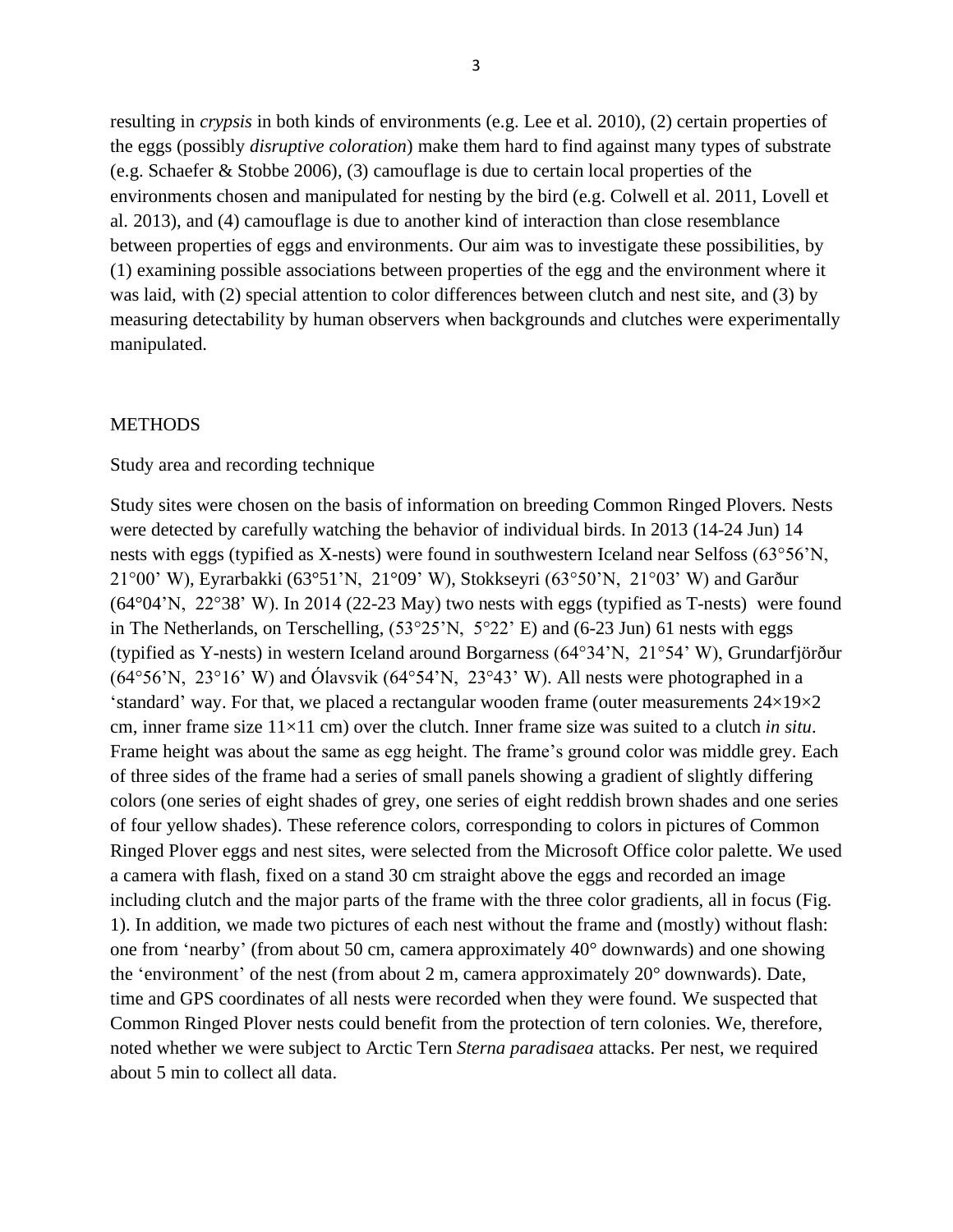

Fig. 1. 'Standard' picture of a common ringed plover clutch. The shell fragments at the nest site were most probably collected by the birds themselves.

Properties of clutches, nest sites and nest environments

From the pictures, one of the authors (JvR) scored previously determined characteristics of eggs, clutch, nest site and nest environment. Quite often, it appeared to be very difficult to obtain absolute measures of these characteristics. Therefore, relative measures were used for most characteristics, by comparing all clutches and thus dividing them up into three or four (if possible similarly sized) groups (e.g. small, intermediate, large).

Eggs/clutches – background color was compared with the three color gradients on the wooden frame and scored as the most resembling shade in each of the gradients. Dark and light spots on the egg were distinguished. For each were scored: number, size and distribution; and for the two types of spots together: dispersion over the egg. Homogeneity of the eggs in each clutch was also scored.

Nest sites – within the circle with a radius of 10 cm around the nest were scored: average size of the substrate particles, variation in size of these particles, average color, variation in color, and the presence of stony material, shell fragments, lichens, seaweed, other plant material, and vegetation.

Nest environment – within the circle with a radius of 2 m around the nest: the same characteristics as for the nest site were scored, but the characteristics 'other plant material' and 'vegetation' were combined. In addition, the presence of attacking arctic terns was scored.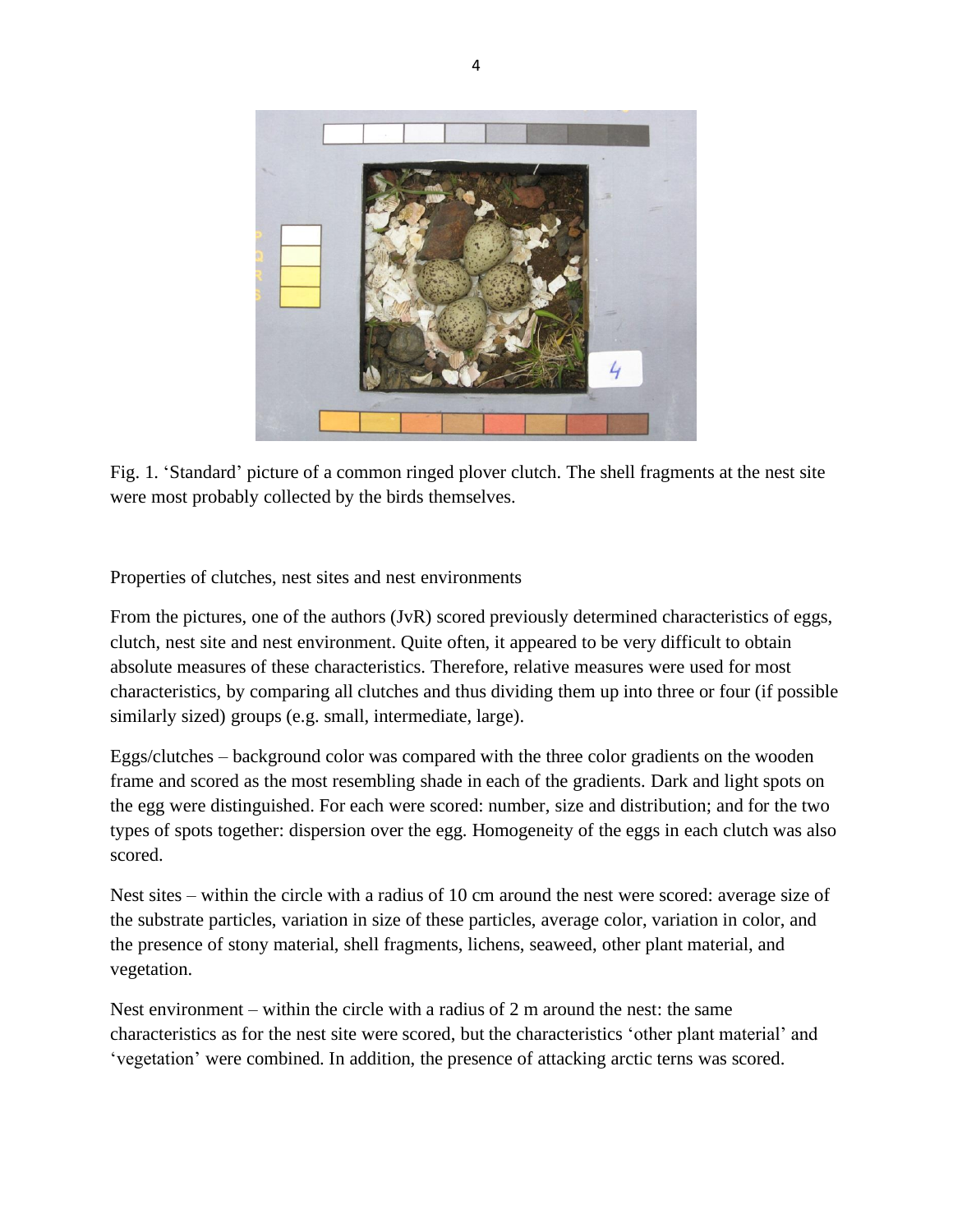Two-tailed  $\chi^2$  tests applying Bonferroni's correction (Zaiontz 2015) were used to examine whether these characteristics varied independently by (1) comparing the different characteristics of the egg (and clutch), (2) those of the nest site, and (3) those of the nest environment, and also by (4) comparing egg (and clutch) characteristics with nest site characteristics, and (5) nest site characteristics with nest environment characteristics. Correlations were determined by Pearson or Spearman coefficients. Significance of the Pearson coefficients was determined by *t*-tests (Zaiontz 2015). Although nests from the same site could potentially be more similar then between sites, we consider this negligible in our study.

## Color differences

To enable comparison with studies that focused on background color matching of clutches, we also measured average colors in our images following the method applied by Nguyen et al. (2007) and others. We used the 'nearby' pictures of all nests with at least three eggs (in total 67 nests). For each nest, we determined the average RGB (red, green, blue) scores for three different eggs in a randomly chosen 60×60 pixel sample (equivalent to about 25% of the visible surface of the egg) using GYMP 2.8.14 (Kimball et al. 2014). In addition, average RGB scores in three different 60×60 pixel randomly selected samples from the nest site were determined. As in other studies (Nguyen et al. 2007, Amat et al. 2012, Gómez et al. 2016, Stoddard et al. 2016) RGB scores were converted into  $L^*a^*b^*$  scores that allowed to calculate differences between samples (∆*E*) (details in Nguyen et al. 2007). We thus obtained for each nest three values of ∆*E* for eggegg comparisons, nine values for egg-nest site comparisons, and three values for nest site-nest site comparisons. To avoid influences of lighting condition, differences were only determined for comparisons within the same image. For each image  $(n=67)$  we also calculated the average  $\Delta E$ for the three egg-egg comparisons, for the nine egg-nest site comparisons, and for the three eggnest site comparisons. To evaluate the effect of light and dark backgrounds, the images were divided into mainly dark volcanic backgrounds (*n*=29), mixed backgrounds consisting of volcanic substrates with light colored elements such as shell fragments or lichens (*n*=13), and mainly light colored backgrounds composed of sand or shell fragments (*n*=25). Paired and unpaired two-tailed *t*-tests (Zaiontz 2015) were used to assess differences between egg-egg, eggnest site and nest site-nest site comparisons and between dark, mixed and light colored backgrounds.

### Clutches in manipulated images

To examine how camouflage is achieved, we manipulated our photos (Fig. 2) using GYMP 2.8.14 (Kimball et al. 2014). First, we produced five images of clutches with their immediate surrounding nest site, clipped out of our 'nearby' pictures. Then, seven additional images of fouregg clutches without any parts of the original surroundings were clipped out (from the five images above plus two extra ones). Each of these 12 images was put down against 17 different backgrounds, yielding  $12\times17=204$  manipulated photos. We used 10 natural backgrounds representing the variation we found (nine from Iceland and one from Terschelling, The

5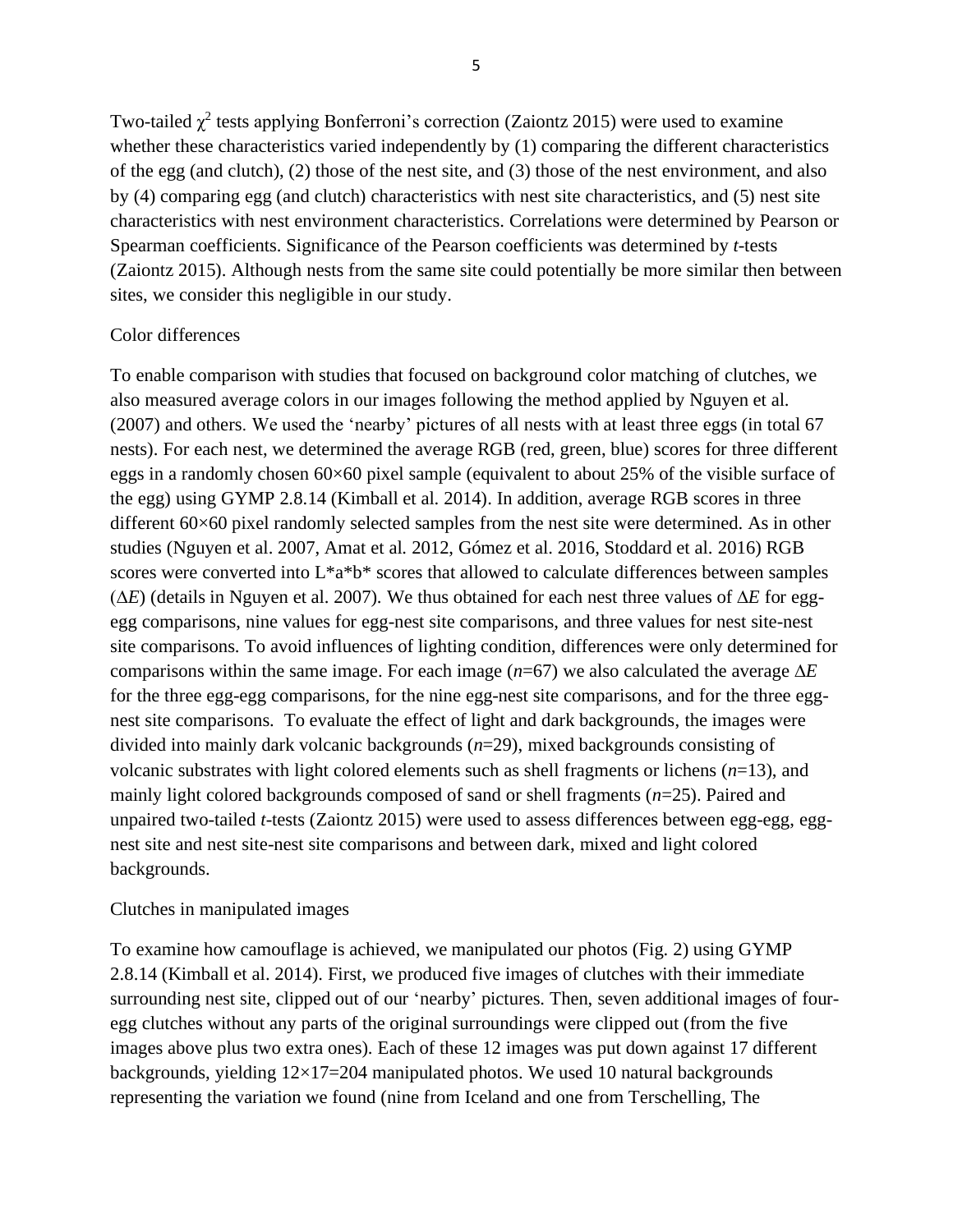Netherlands). They were cut from our 'environment' pictures and included no nest. Besides, four artificial plain backgrounds were used (white, light grey, dark grey and greyish green) and three artificial regularly patterned backgrounds (composed of 800, 300 and 180 identical units). Format (jpeg), width (2048 dots), height (1536 dots) and resolution (X and Y both 314 dots per inch) were the same in all background images.



Fig. 2. A few examples of manipulated photos. In the first column, three of the original pictures of the 'environment' of a nest are shown. The nest is in the circle. The smaller rectangles within the three pictures were used as experimental backgrounds shown in the second column. In addition, two artificial backgrounds are shown: regularly patterned and plain light green. In the fifth column is shown how nest and clutch were extracted from the 'nearby' picture of the nest. That same nest (third column) and clutch (fourth column) was combined with each of the environments in the second column (in this picture the nests and clutches are marked by arrows).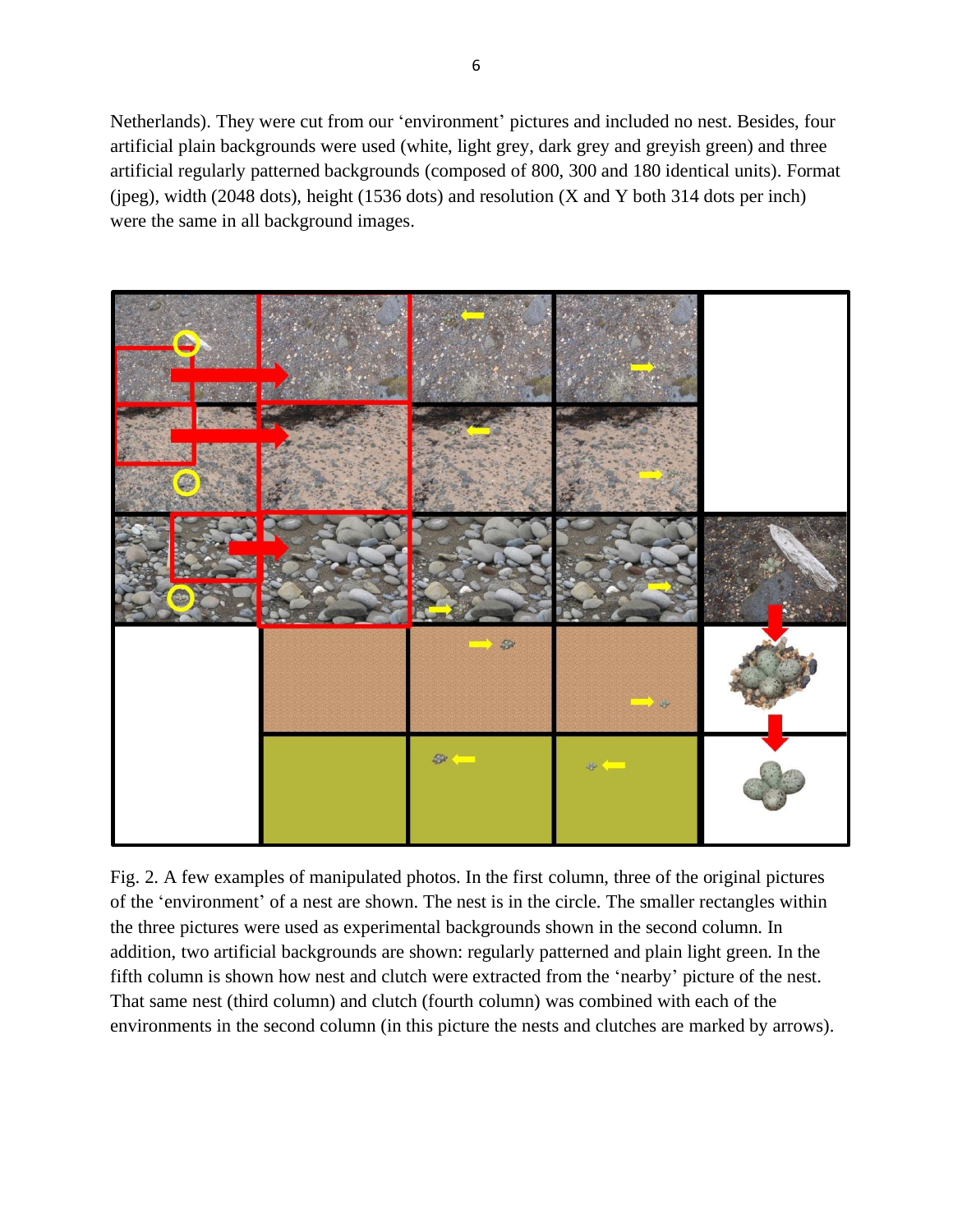Clutches and nests were put down in the new environments at seemingly suitable sites for nesting, that were evenly scattered over the photo area (upper, lower, left and right part). Our final set of 204 photos was ordered in a quasi-random way with all clutches, nests and backgrounds fairly evenly distributed over the series. This set was displayed to two groups of test persons to determine how quickly the different clutches and nests were found against the different backgrounds. In the first group (persons that were highly experienced in finding meadow bird nests) the 17 test persons had to point to the clutch when it was found to record time (to the nearest 0.1 s) by means of a stopwatch. For the second group (mainly young people interested in technology) the series was reshaped into a game, using GameMaker: Studio, version 1.4.1657 (Overmars et al. 2015). The nine test persons had to click on the eggs to see the next photo. Time (to the nearest 0.01 s) was then automatically recorded and stored in a text file.

For each group of test persons, we composed a  $12\times17$  matrix with the median detection time (median of the scores of all test persons) for each of the 204 photos. Each matrix was then used to make comparisons between the 12 images of nests and clutches and between the 17 environments. This was done by means of paired two-tailed *t*-tests applying Bonferroni-Holm correction (Zaiontz 2015). Each matrix was also used to determine (1) the average detection time for each of the 12 images of nests and clutches (i.e. an average of the scores in 17 environments), and average detection time for each of the 17 environments (i.e. an average of the scores with 12 nests/clutches). Differences between the 17 images of the environment were scored by visual inspection and by means of the GNU Octave software, including the 'image' package and the function 'entropy' (Eaton et al. 2016). Entropy is a measure of chaos or heterogeneity. The entropy of the elements of an image is computed by this program using a histogram with 256 cells to approximate the distribution of these elements.

# **RESULTS**

Properties of clutches, nest sites and nest environments

Eggs/clutches – variation in background color was small and no association with other clutch characteristics was found. Number, size and distribution of dark and light spots on the eggs, their dispersion over the egg, and homogeneity varied independently: none of the 28  $(\chi^2)$  tests was statistically significant.

Nest sites – average size, variation in size and variation in color of substrate particles, and the presence of stony material, shell fragments, lichens, seaweed, other plant material and vegetation did not vary independently: seven of the possible 36 relationships (19%) were statistically significant ( $\chi^2$  tests, *P*<0.05).

Nest environment – average size, variation in size and variation in color of substrate particles, and the presence of stony material, shell fragments, lichens, seaweed, vegetation and arctic terns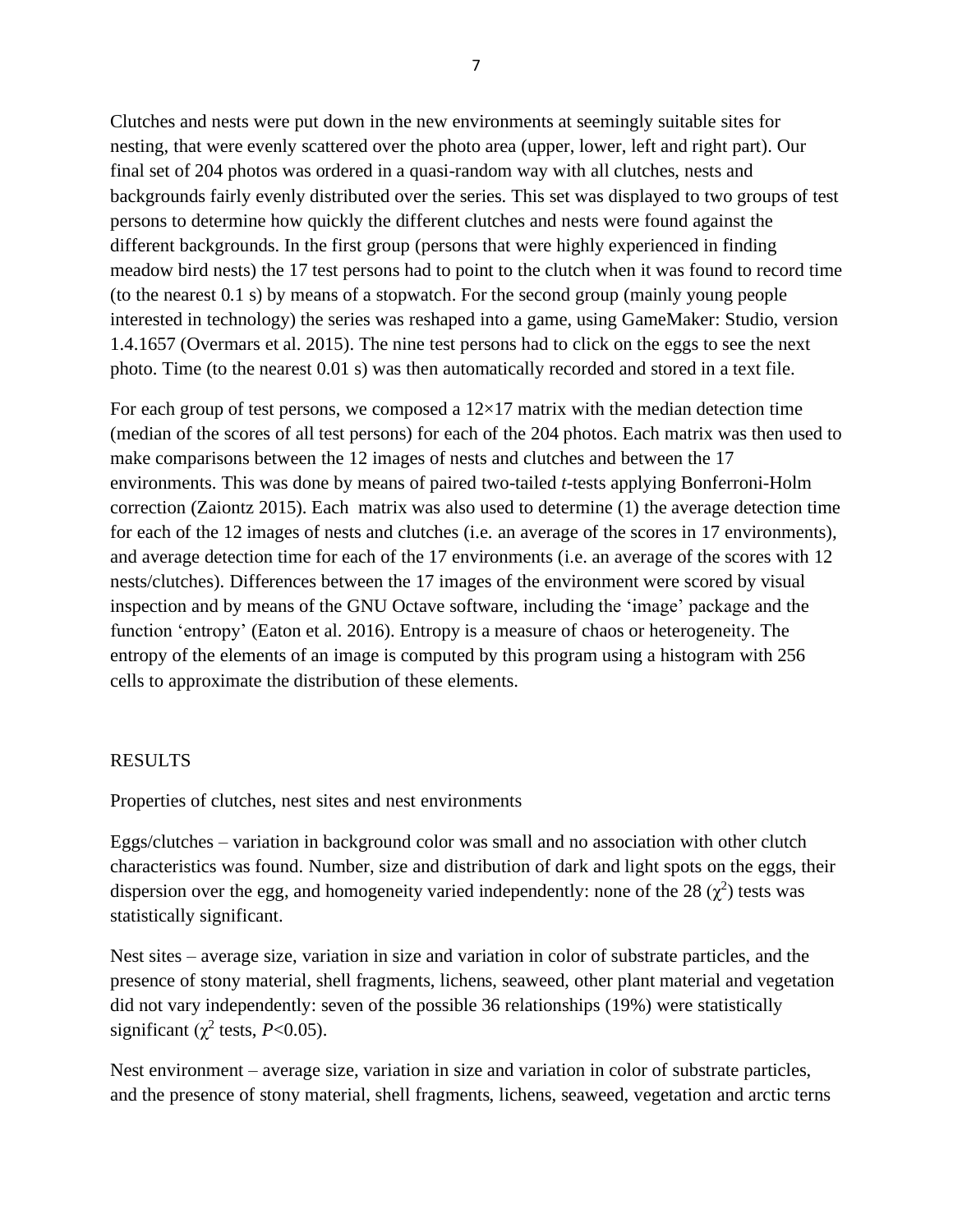did not vary independently : 11 of the possible 36 relationships (31%) were statistically significant ( $\chi^2$  tests, *P*<0.05).

Variation in grey scores of eggs was small, much smaller than of nest sites and nest environments. Grey scores of eggs were not significantly correlated with those of nest sites or nest environments, but grey scores of nest sites were positively correlated with those of nest environments (Table 1). Likewise, other properties of clutches were neither associated with properties of nest sites, nor to those of nest environments. In contrast, properties of nest environments and nest sites were clearly associated (Table 2). In all eight characteristics, scored for both nest sites and nest environments, the two scores were positively correlated (Spearman coefficients, *P*<0.01). Presence of attacking arctic terns was not associated with any of the nest site properties.

Table 1. Correlations between grey scores of eggs, nest sites and nest environments.

| Comparison between:                                                   |                  |      |
|-----------------------------------------------------------------------|------------------|------|
| Eggs and nest sites                                                   | $-0.13 -1.18$ 75 | 0.24 |
| Eggs and nest environments                                            | $-0.02 -0.48$ 75 | 0.89 |
| Nest sites and nest environments $\vert$ 0.44 4.25 75 < 0.001 $\vert$ |                  |      |

Table 2. Associations between the distributions other properties of eggs, nest sites and nest environments (two-tailed  $\chi^2$  tests applying Bonferroni's correction,  $P<0.01$ ).

| Comparison between:               | Number of possible associations Number significant % |  |
|-----------------------------------|------------------------------------------------------|--|
| Eggs and nest sites               |                                                      |  |
| <b>Eggs</b> and nest environments |                                                      |  |
| Nest sites and nest environments  |                                                      |  |

# Color differences

Our measure for color differences  $\Delta E$  was relatively small in egg-egg comparisons and considerably larger in egg-nest site and nest site-nest site comparisons (Table 3). In egg-nest site comparisons the average  $\Delta E$  was significantly smaller in images with mainly light backgrounds compared to mixed backgrounds and dark backgrounds. The average  $\Delta E$  was not statistically different between mixed and dark backgrounds (Table 4). Remarkably, average  $\Delta E$  in egg-nest site comparisons was smallest in the two nests from Terschelling (2.80 and 6.23), the only nests that were not from Iceland.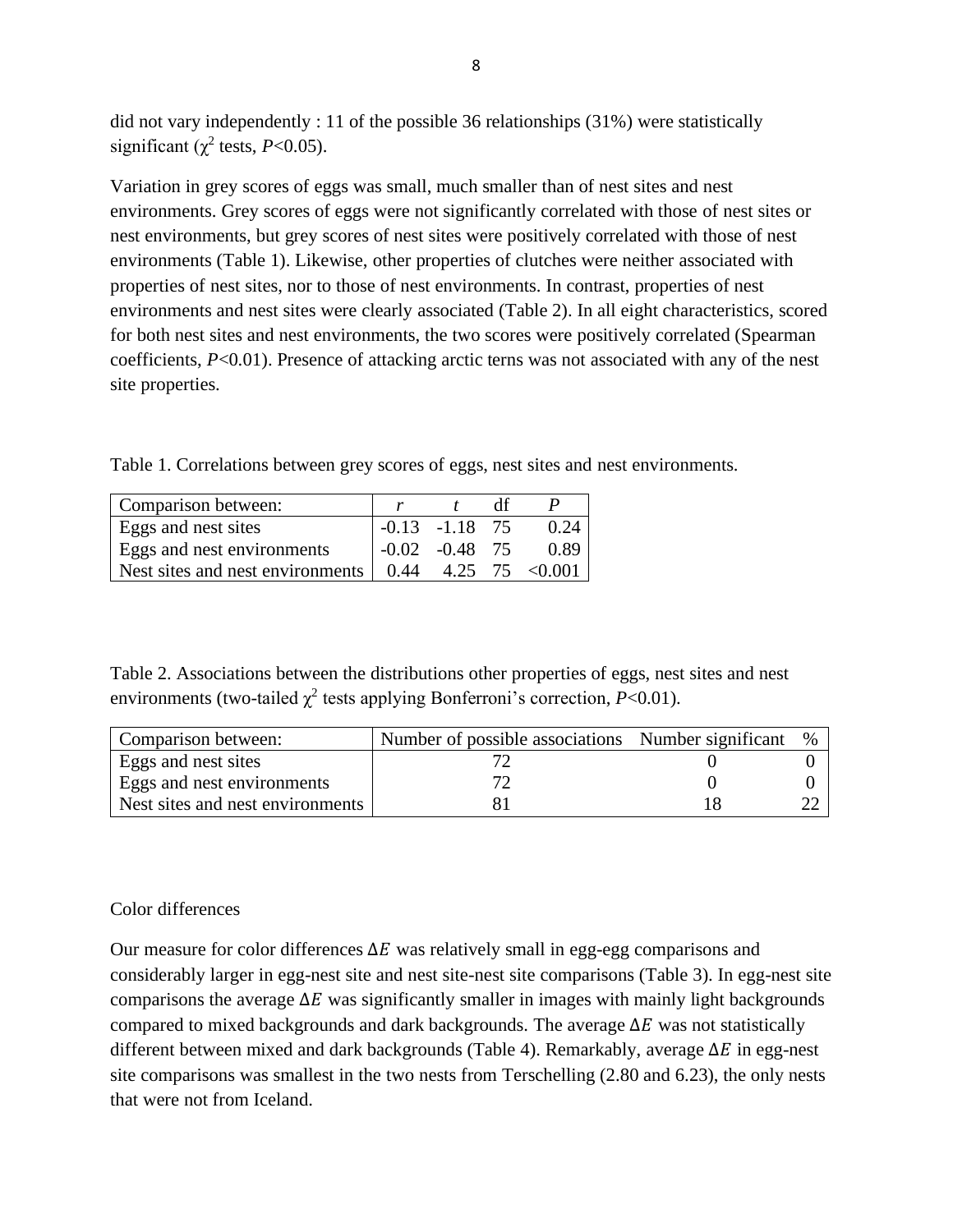Table 3.

Color differences (∆*E*) between eggs and nest sites. Values with a different number of asterisks differ significantly (paired t-tests, one per line, df=65, *P*<0.001).

| Comparison between:                                              | mean                | -SD  |      |
|------------------------------------------------------------------|---------------------|------|------|
| <b>Eggs</b> and Eggs                                             | $6.16*$             | 4.17 | -201 |
| Eggs and nest sites                                              | $18.76**$ 11.21 603 |      |      |
| Nest sites and nest environments   16.91 <sup>**</sup> 10.61 201 |                     |      |      |

Table 4.

Color differences (∆*E*) between average scores per clutch of eggs and nest site. Values with a different number of asterisks differ significantly (paired t-tests, one per line, df=65, *P*<0.05).

| Background: | mean      | SD   | n  |
|-------------|-----------|------|----|
| Light       | $14.30*$  | 5.22 | 25 |
| Mixed       | $21.07**$ | 7.42 | 13 |
| Dark        | $21.58**$ | 8.88 | 29 |

# Clutches in manipulated images

The two groups – overall average detection time for members of the first group of test persons was 0.95 s and for members of the second group 1.60 s. The difference does not necessarily reflect a difference in skills, as the members of the second group needed extra time to move their pointer to the location of the nest or the clutch.

Nests and clutches – variation among the 12 images in average detection time (average of scores for all 17 backgrounds) where small in each group, but detection time for nests was shorter than for clutches (two-tailed Sign-test, *P*<0.05). For the 10 natural backgrounds, it is shown more clearly in Fig. 3 that in each group average detection time for the five nests was smaller than for the corresponding five clutches (paired *t*-tests; group 1: *t*=3.33, df=8, *P*=0.01; group 2: *t*=4.29, df=8,  $P=0.03$ ).

Backgrounds – variation in average detection time (average of scores for all five nests and seven clutches) was very small among the seven artificial backgrounds. Both against plain and regularly patterned backgrounds, nests and clutches were easily detected. No significant differences (paired *t*-tests) were found in  $2\times21$  comparisons among these backgrounds. In each group, average detection time against the seven artificial backgrounds was in all cases shorter compared to the 10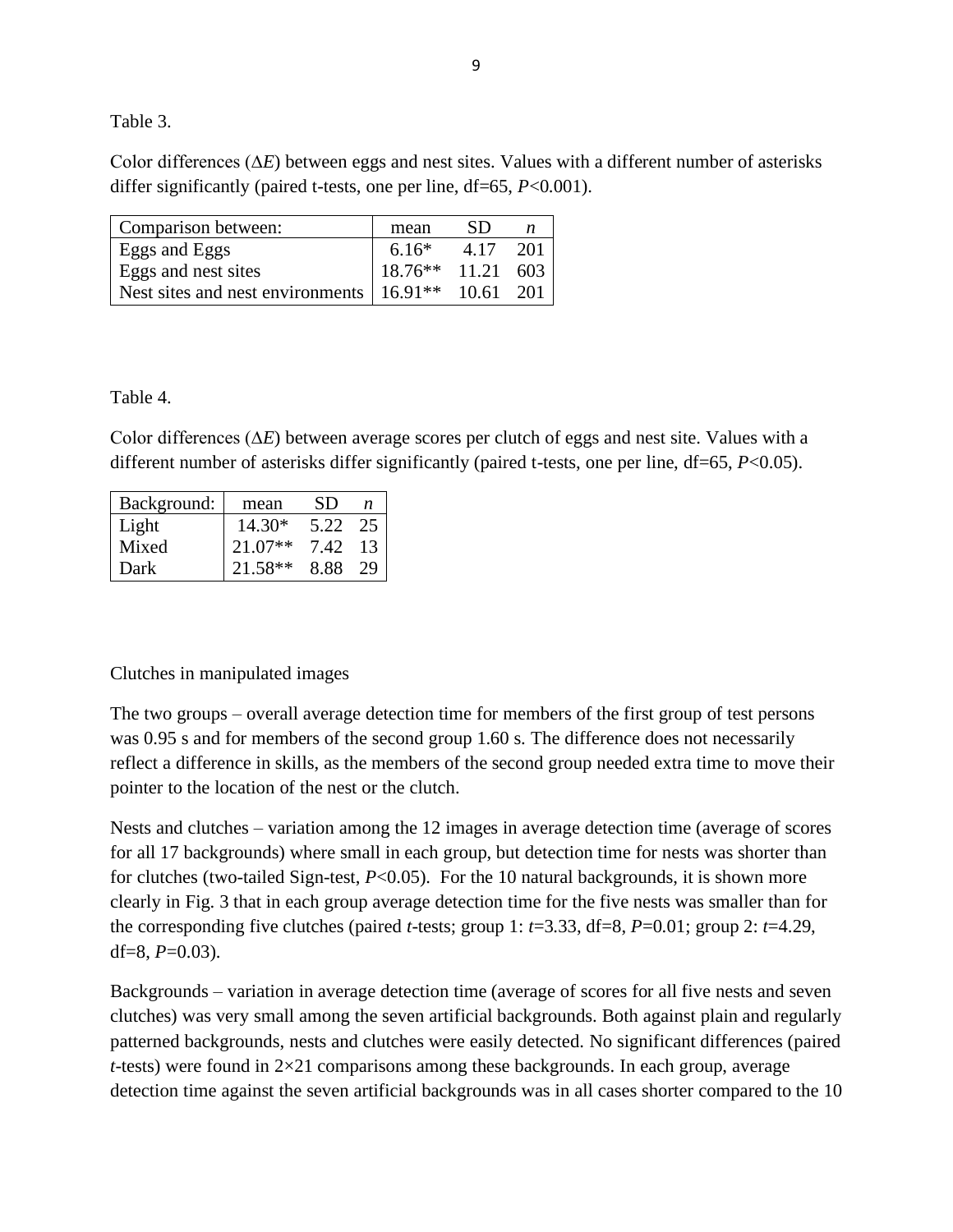natural backgrounds (Mann-Whitney *U*-tests, *P*<0.001). Among the 10 natural backgrounds, variation in average detection time (average of scores for all five nests and seven clutches) was considerable (Fig. 3). In 2×45 comparisons among these backgrounds 15 (17%) significant differences were found (paired *t*-tests, *P*<0.05). In each group, nest data (average of the five nests) and corresponding clutch data (average of the five corresponding clutches) were strongly correlated (group 1: *r*=0.90, *t*=5.77, df=8, *P*<0.001; group 2: *r*=0.90, *t*=5.93, df=8, *P*<0.001). Also, the data of the two groups were strongly correlated (nest scores: *r*=0.89, *t*=5.44, df=8, *P*<0.001; clutch scores: *r*=0.91, *t*=6.29, df=8, *P*<0.001) (Fig. 3).



Fig. 3. Relation between average detection time of nests and average detection time of the corresponding clutches for the 10 natural environments. Scores of group 1 are shown as filled symbols and those of group 2 as open symbols. Filled and open symbols that have the same shape and size refer to the same environment.

Nest environment – only one of the characteristics we scored, the average size of the substrate particles, was correlated with the average detection time against the 10 natural backgrounds (group 1: *r*=0.71, *t*=2.88, df=8, *P*=0.02; group 2: *r*=0.76, t=3.33, df=8, P=0.01). As detectability might be influenced by the heterogeneity of the background, we examined the physical properties of the background images. Average detection time (average of scores for all five nests and seven clutches) against the 10 natural backgrounds was positively correlated with the entropy of the image (group 1: *r*=0.69, *t*=2.69, df=8, *P*=0.03; group 2: *r*=0.62, *t*=2.22, *P*=0.06). Remarkably, in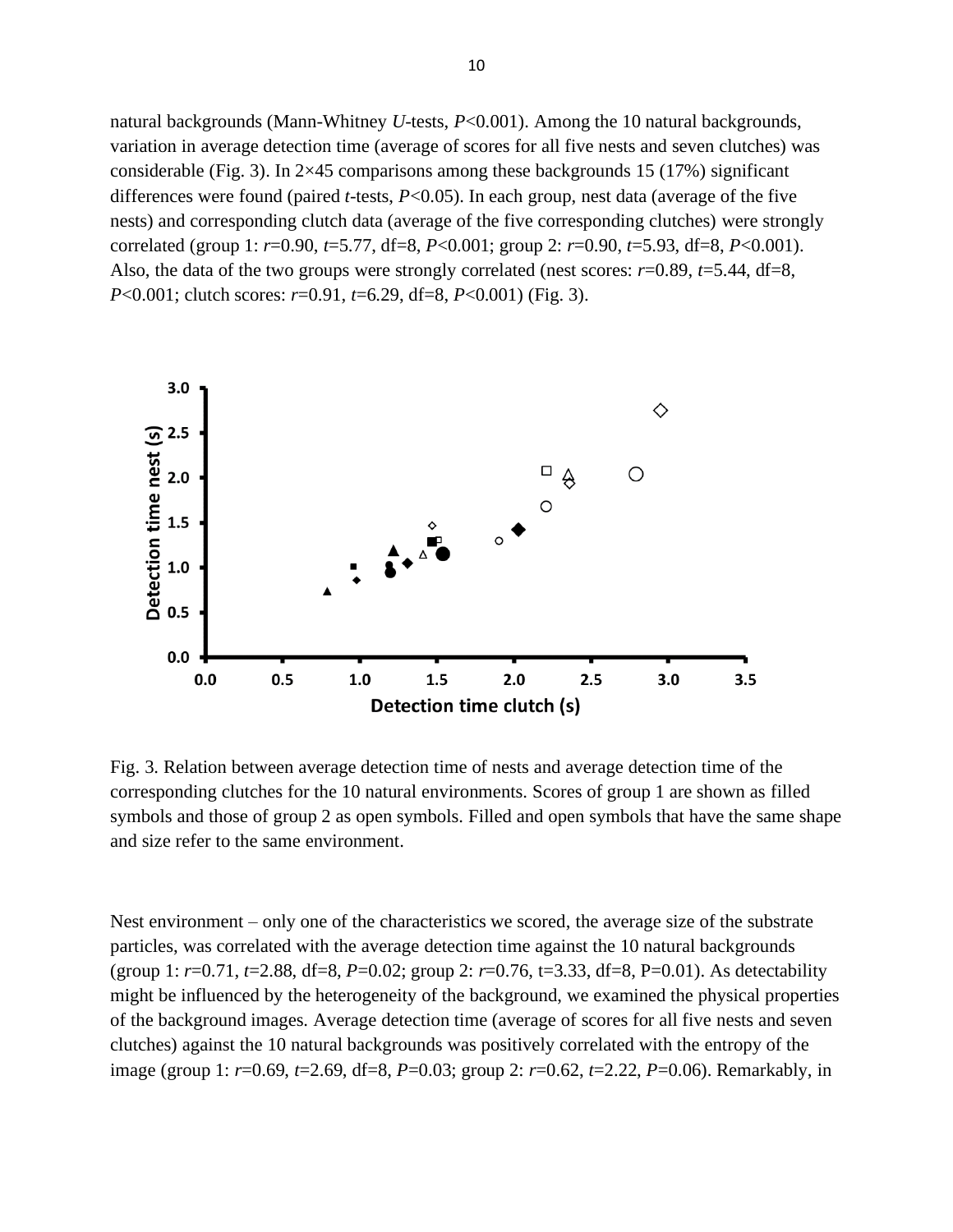each group, average detection time was shortest against the Terschelling background, that also displayed the lowest entropy.

## DISCUSSION

The Common Ringed Plover is widespread and breeds successfully in the coastal area of Iceland. Its breeding population is estimated at 50,000 pairs (Gudmundsson 2002, Thorisson et al. 2012). The level of predation on nests is high in this species, both in Iceland (Thorisson 2013) and in other populations (Pienkowski 1984, Liley 1999, Wallander & Adersson 2003), but possibly somewhat higher in populations in temperate areas than in those in the Arctic (Pienkowski 1984). Population size is primarily maintained by the ability to produce quite a number of replacement clutches (Wallander & Adersson 2003, Thorisson 2013). Avian predators use mainly visual cues to detect nests, whereas mammalian predators use other cues in most cases (Pienkowski 1984, Wallander & Adersson 2003). The impact of the different nest predators is unknown, but birds seem to play a major role (Wallander & Adersson 2003). In Iceland, they include various species of gulls, and possibly skuas and Raven *Corvus corax*. In other areas, major avian nest predators besides the gulls are several species of corvids (Wallander & Adersson 2003). It is unlikely that vision of avian nest predators fundamentally differs between Iceland and the other breeding areas of Common Ringed Plovers. Nevertheless, we have no indications that their clutches on dark substrates in Iceland and those on light substrates in other areas experience different risks to be detected by nest predators that highly depend on visual cues.

At most nest sites we studied, the birds seemed to have added various objects: shell fragments, little stones, pieces of lichens, etc. Yet, characteristics of the nest site (including the lining of the nest) were closely associated to those of the nest environments. Variation between clutches, however, was small and could not be associated with variation between nest sites or nest environments. This contrasts, for instance with findings on Japanese Quail *Coturnix japonica*, that produce highly variable clutches and select matching experimental backgrounds for nesting (Lovell et al. 2013). Thus, for Common Ringed Plovers, our first hypothesis (crypsis) could not be supported.

Color differences between clutches and nest sites could be considerable but were relatively small in light colored environments, and smallest (in the same range as the differences between the eggs) for the two nests from Terschelling (The Netherlands). This suggests that crypsis could still be involved in the camouflage of nests on sandy sea shores without volcanic sediments. If so, it would be likely that egg characteristics that contribute to crypsis are subject to natural selection. Then, darker egg types would be more likely to have evolved in the Icelandic population, potentially resulting in geographic variation in egg characteristics, as in many adaptive traits of living organisms (e.g. Jukema et al. 2013, 2015). As we did not find darker egg types in Iceland, camouflage likely relies on other mechanisms than crypsis, at least in that population. The most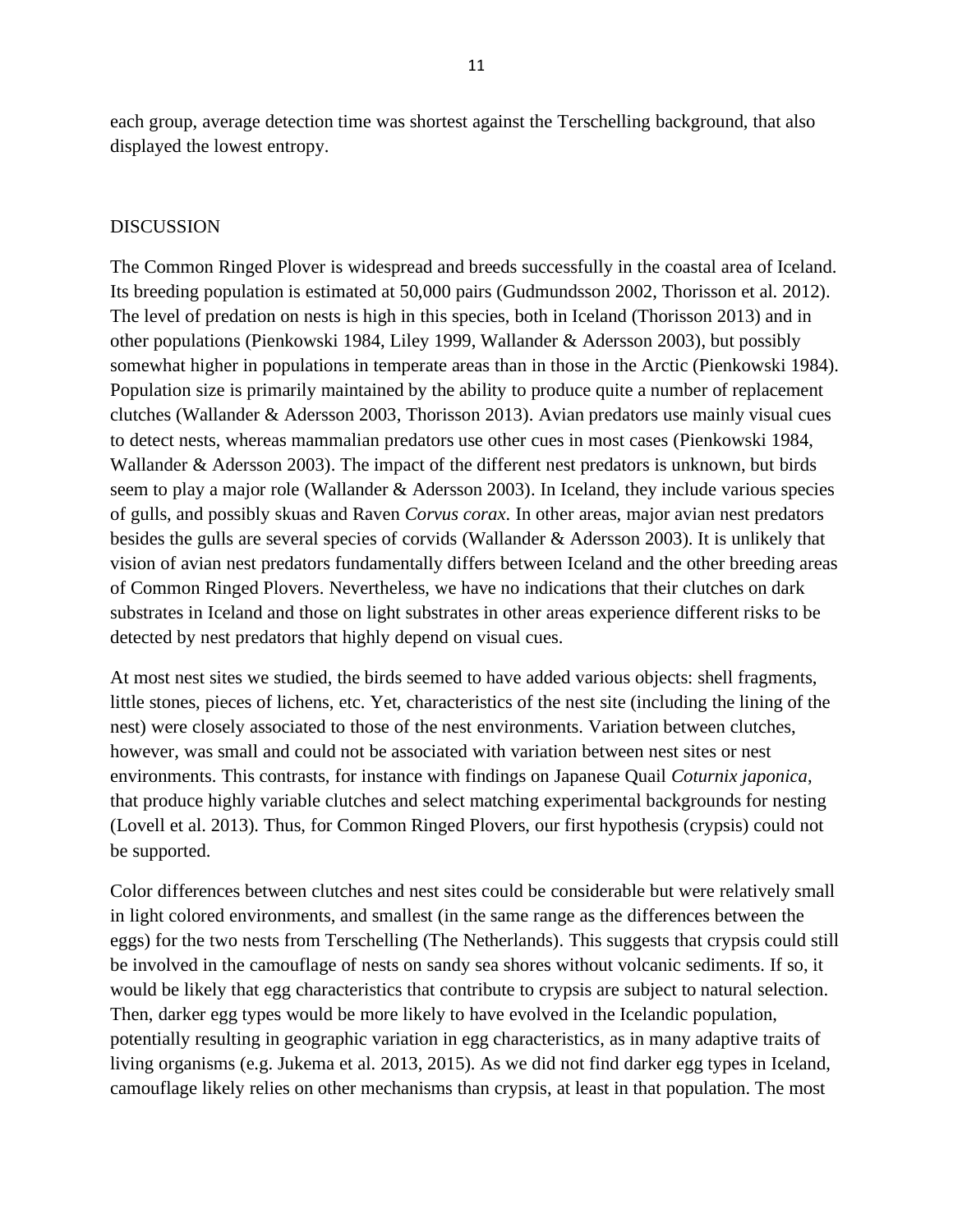likely mechanisms are (1) disruptive coloration of the eggs and (2) the choice and adaptation of the nesting habitat by the adults.

We did not investigate the first factor (disruptive coloration), but undoubtedly, disruptive coloration of the eggs of Common Ringed Plovers contributes to their camouflage (e.g. Cuthill et al. 2005, Endler 2006, Schaefer & Stobbe 2006, Stevens et al. 2006, Stevens & Merilaita 2009). Disruptive coloration and patterning are characterized by sharply delimited and conspicuously colored markings, that lead away from the attention of the observer from the virtual outlines of the egg or clutch. In fact the visual system of the observer is tricked (e.g. Stevens & Cuthill 2006, Troscianko et al. 2009). The egg or clutch is not recognized as food and thus ignored. Disruptive coloration and patterning may be supported by characteristics of the environment. Probably the objects (little stones, shell fragments, etc.) that are apparently transported by the adults to the nest, work in this way. Besides, quite a number of nests were settled close to large conspicuous objects, such as stones, pieces of wood or patches of vegetation, that could lead away from the attention of a potential predator.

We tried to study the second factor (choice and adaptation nesting habitat), especially the effect of the environment on camouflage, by examining to what extent human subjects were able to detect clutches and nests in manipulated images. We found that images of Common Ringed Plover clutches (eggs isolated from their original environment) and nests (clutch + nest site) were immediately detected against unstructured (plain colors) or regularly patterned artificial backgrounds. Apparently, such backgrounds are unsuitable for camouflage. Against new natural backgrounds, however, clutches were less easily found. Then clutches were well or fairly well hidden, significantly better than complete nests (Fig 3). Evidently, properties of the nest site make clutches conspicuous against new backgrounds, whereas these properties were assumed to contribute to camouflage in the original environment. We, therefore, conclude that a certain degree of matching between nest site and nest environment is needed to achieve camouflage. This is obviously the case, as, in our set of 77 nests, the scores of the corresponding characteristics of nest sites and nest environments were highly interrelated (Tables 1 and 2).

We also found that the rate at which clutches and nests were detected by human subjects differed between new natural backgrounds (Fig. 3). Heterogeneous backgrounds, typified by a high entropy, served as a better environment for concealing clutches and nests than more homogeneous backgrounds. This is in agreement with many other studies emphasizing the role of heterogeneous backgrounds (e.g. Endler 1978, Merilaita et al. 2001). However, in a study on the Western Snowy Plover *Charadrius alexandrines nivosus* (Colwell et al. 2011), nests on heterogeneous substrates did not survive as good as those on homogeneous substrates, although these heterogeneous substrates were highly preferred for nesting. Remarkably, the Terschelling background, that matched best with the egg colors, was least effective in concealing clutches and nests (T02 in Fig. 3). This was probably caused by its homogeneousness according to its low entropy. Thus, heterogeneous substrates contribute significantly to camouflage, most probably because they support the disruptive patterning of the clutch.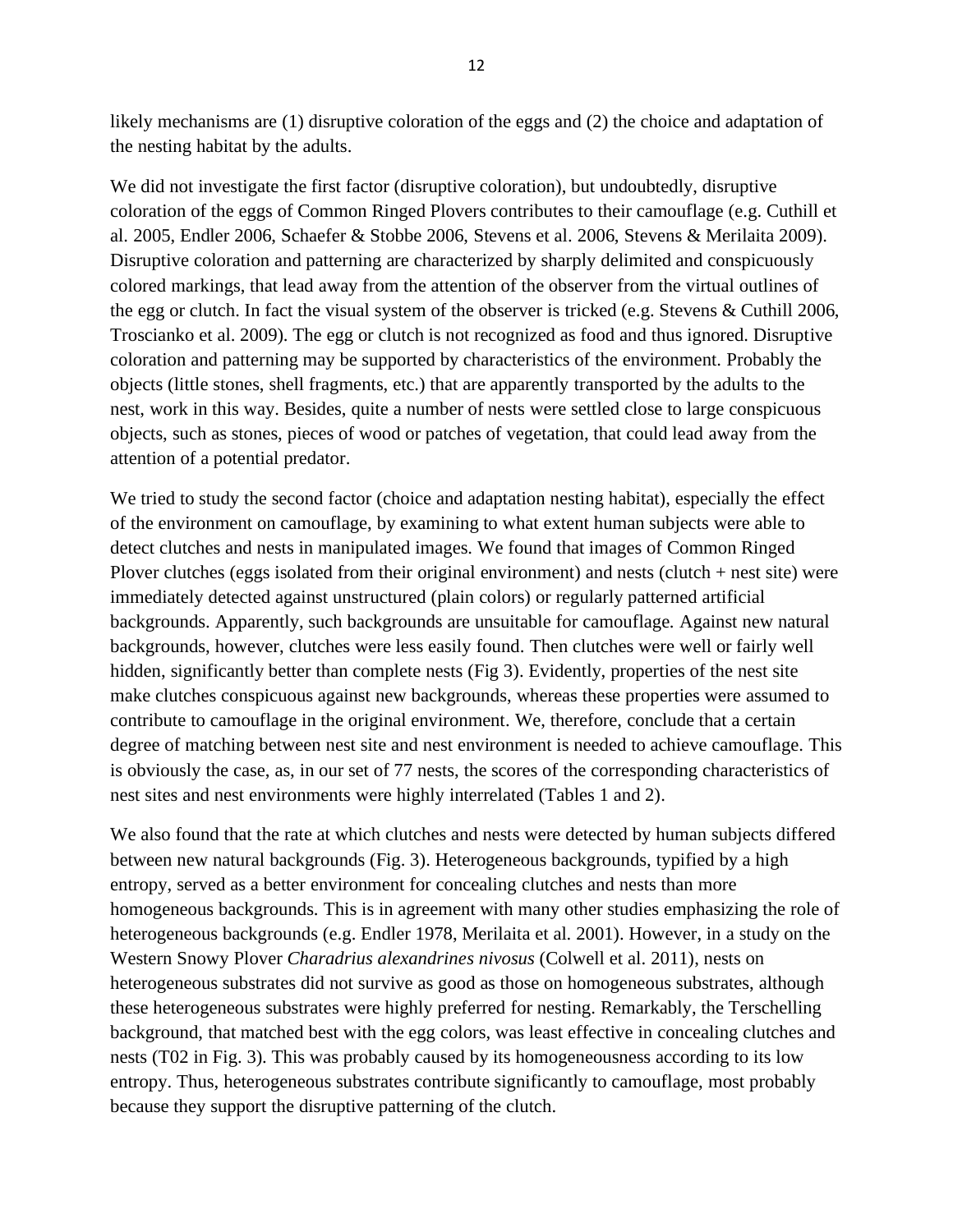Besides heterogeneity of the background, the scale of dominating structures (e.g. Chiao et al. 2009) may be important for camouflage. Western Snowy Plovers, for instance, prefer environments for nesting with egg-sized stones (Colwell et al. 2011). Survival of their nests is higher in these environments than at sites where such stones are lacking. Namaqua Sandgrouse *Pterocles namaqua* also prefer to nest near stones (Lloyd et al. 2000), but this could not be related to clutch survival. In our study camouflage of clutches (for the human eye) was positively related to the average size of substrate particles, generally stones. These stones could be considerably larger than the eggs, but environments with big stones always contained smaller ones, also egg sized stones. Thus, our finding is not conflicting with the one on Western Snowy Plovers (Colwell et al. 2011).

The extent to which camouflage protects a clutch primarily depends on the perceptual abilities of the predators. We used human subjects for measuring detectability, but humans are – at most – very rare collectors of Common Ringed Plover eggs on Iceland. Probably, the only mammals that present a serious threat to the plover nests are Arctic foxes. These, however, search mainly with the use of smell, whereas we measured visual detection only. The major visual predators of plover eggs are gulls and skuas. The bird's visual system differs from the human system, in particular by its ability to detect smaller wavelengths (UV) by the fourth type of cones in the retina, but for the rest, perception is fairly comparable (e.g. Kevan et al. 2001). Thus, our results provide some level of indication regarding camouflage.

We proposed four hypotheses as to why Common Ringed Plover clutches are well hidden to predators that search visually: (1) eggs and backgrounds match in color and pattern, (2) certain properties of the eggs make them hard to find in almost any environment, (3) camouflage is due to certain properties of the environments chosen and manipulated for nesting by the bird, and (4) camouflage is due to another kind of interaction than close resemblance, between properties of eggs and environments. The first possibility plays a minor role at most. The second possibility, in particular, disruptive coloration and patterning, are suggested as key factors but offer no protection in any environment. We pointed out that the third possibility may also be considered as a key factor. Thus, neither the second, nor the third hypothesis fully explain camouflage of Common Ringed Plover Clutches in Iceland. The fourth hypothesis properly describes the phenomenon, but offers no explanation.

### ACKNOWLEDGEMENTS

We thank the following persons: Tómas Grétar Gunnarsson, Vigfús Eyjólfsson and José Alves for sharing their knowledge, for helpful suggestions and for pointing out where we could find the most suitable breeding areas; Jan Jukema, Albert Jukema and Seerp van der Schaar for spotting nests and other help in the field; the specialists in finding meadow bird nests and the visitors and staff of 'De Jonge Onderzoekers Groningen' including a group of students at the 'Willem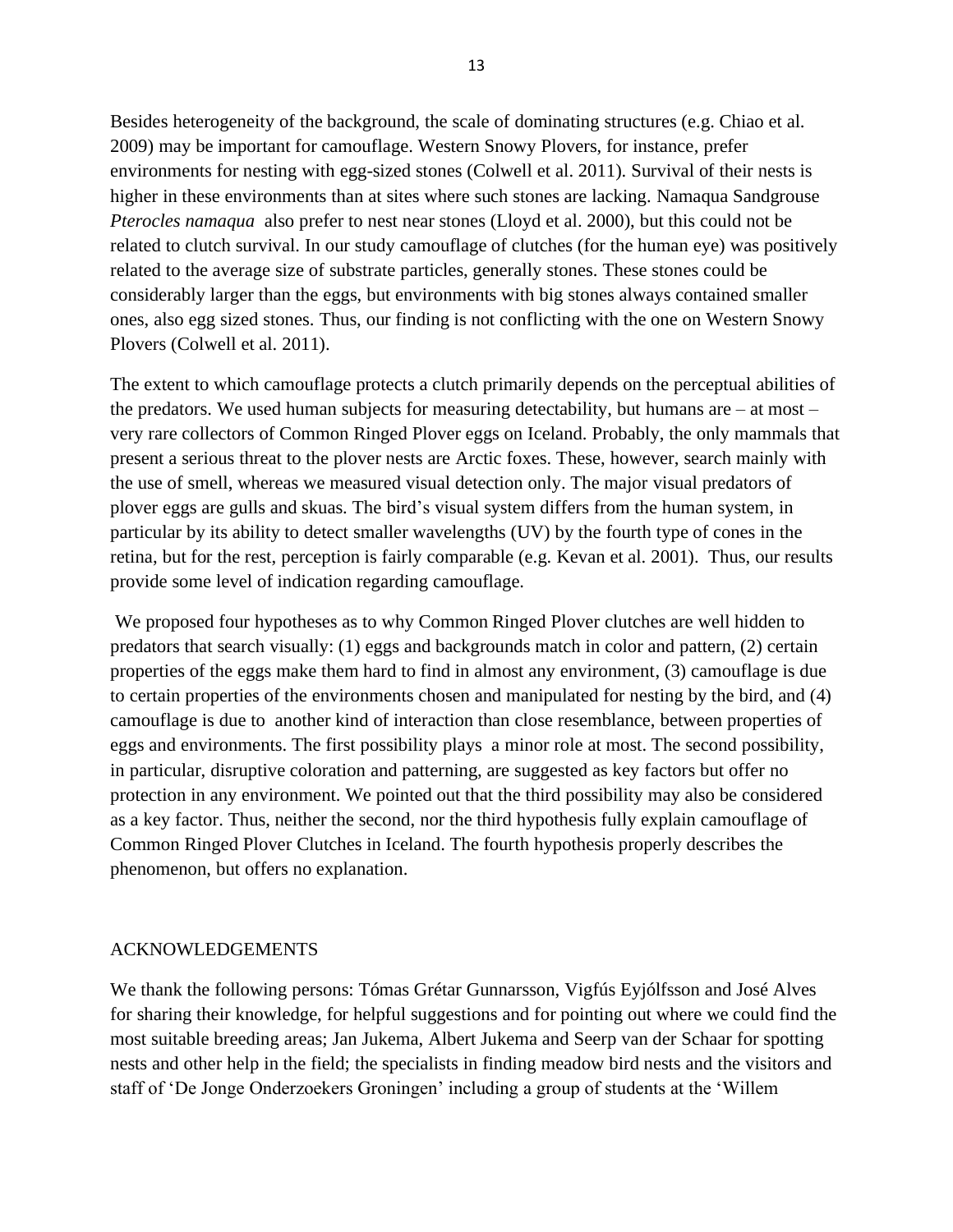Lodewijk Gymnasium Groningen' for completing the test with manipulated images. We also wish to express our gratitude to all the people who contributed to a pleasant stay in Iceland. Finally, we thank José Alves and his team for constructive and helpful comments.

# **REFERENCES**

Amat, J.A., R. Monsa & J.A. Masero. 2012. Dual function of egg-covering in the Kentish plover *Charadrius alexandrines.* Behaviour 149: 881-895.

Chiao, C.-C., C. Chubb, K. Buresch, L. Siemann & R.T. Hanlon. 2009. The scaling effects of substrate texture on camouflage patterning in cuttlefish. Vision Research 49: 1647-1656.

Colwell, M.A., J.J. Meyer, M.A. Hardy, S.E. McAllister, A.N. Transou, R.R. Levalley & S.J. Dinsmore. 2011. Western Snowy Plovers *Charadrius alexandrines nivosus* select nesting substrates that enhance egg crypsis and improve nest survival. Ibis 153: 303-311.

Cramp, S. & K.E.L. Simmons. 1983. The birds of western Palaearctic. Vol. III: Waders to Gulls. Oxford University Press, Oxford.

Cuthill, I.C., M. Stevens, J. Sheppard, T. Maddocks, C.A. Párraga & T.S. Troscianko. 2005. Disruptive coloration and background pattern matching. Nature 434: 72-74.

Eaton, J.W. et al. 2016. GNU Octave, version 4.0.1, <https://www.gnu.org/software/octave/>, including the 'image' package,<https://octave.sourceforge.io/image/index.html> .

Endler, J.A. 1978. A predator's view of animal color patterns. Evolutionary Biology 11: 319-364.

Endler, J.A. 2006. Disruptive and cryptic coloration. Proceedings of the Royal Society B 273: 2425-2426.

Glutz, U.N., K.M. Bauer & E. Bezzel. 1975. Handbuch der Vögel Mitteleuropas. Band 6. Akademische Verlagsgesellschaft, Wiesbaden.

Gómez, J., A.I. Pereira, A. Pérez-Hurtado, M. Castro, C. Ramo & J.A. Amat. 2016. A trade-off between overheating and camouflage on shorebird eggshell coloration. Journal of Avian Biology 46: 346-353.

Gudmundsson, G.A. 2002. Estimates of population of Icelandic waders. Unpublished report for the International Wader Study Group. Icelandic Institute of Natural History.

Jukema, J., J.G. van Rhijn, P. Olsson & T. Piersma. 2013. In tundra plovers the frequency of inner flight feather replacement varies with length of long-distance flights. Ardea 101: 121-132.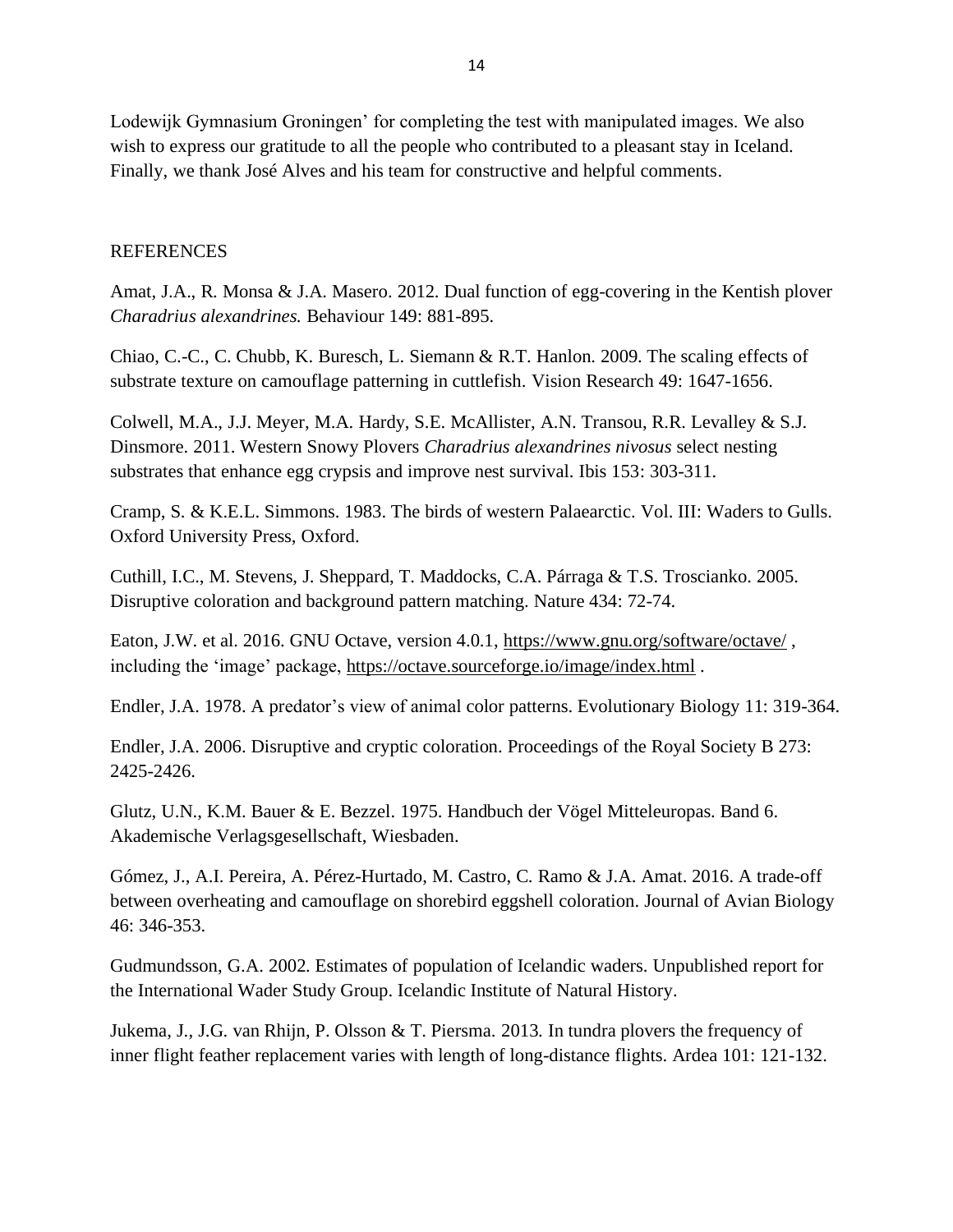Jukema, J., J.G. van Rhijn & T. Piersma. 2015. Geographic variation in morphometrics, molt, and migration suggests ongoing subspeciation in Pacific Golden-Plovers (*Pluvialis fulva*). Auk 132: 647-656.

Kevan, P.G., L. Chittka & A.G. Dyer. 2001. Limits to the salience of ultraviolet: lessons from colour vision in bees and birds. Journal of Experimental Biology 204: 2571-2580.

Kimball, S., P. Mattis et al. 2014. GYMP 2.8.14. GNU Image Manipulation Program. <https://www.gimp.org/> .

Lee, W.-S., Y.-S. Kwon & J.-C. Yoo. 2010. Egg survival is related to the colour matching of eggs to nest background in Black-tailed Gulls. Journal of Ornithology 151: 765-770.

Liley, D. 1999. Predicting the consequences of human disturbance, predation and sea-level rise for Ringed Plover population. Ph.D. Thesis, Anglia Polytechnic University.

Lloyd, P., E. Plagany, D. Lepage, R.M. Little & T.M. Crowe. 2000. Nest-site selection, egg pigmentation and clutch predation in the ground-nesting Namaqua Sandgrouse *Pterocles namaqua*. Ibis 142: 123-131.

Lovell, P.G., G.D. Ruxton, K.V. Langridge & K.A. Spencer. 2013. Egg-laying substrate selection for optimal camouflage by quail. Current Biology 23: 260-264.

Majerus, M.E.N. (1998). Melanism: Evolution in Action. Oxford University Press, UK.

Merilaita, S., A. Lyytinen & J. Mappes. 2001. Selection for cryptic coloration in a visually heterogeneous habitat. Proceedings of the Royal Society B 268: 1925-1929.

Nguyen, L.P., E. Nol & K.F. Abraham. 2007. Using digital photographs to evaluate the effectiveness of plover egg crypsis. Journal of Wildlife Management 71: 2084-2089.

Overmars, O. et al. 2015. GameMaker: Studio, version 1.4.1657, YoYoGames Ltd, <http://www.yoyogames.com/gamemaker> .

Pienkowski, M. W. 1984. Breeding biology and population-dynamics of Ringed Plovers *Charadrius hiaticula* in Britain and Greenland – nest-predation as a possible factor limiting distribution and timing of breeding. Journal of Zoology 202: 83-114.

Prater, A. J. 1974. Breeding biology of the Ringed Plover *Charadrius hiaticula*. Proceedings IWRB Wader Symposium: 15-22.

Schaefer, H. M. & N. Stobbe. 2006. Disruptive coloration provides a camouflage independent of background matching. Proceedings of the Royal Society B 273: 2427-2432.

Stevens, M. & I.C. Cuthill. 2006. Disruptive coloration, crypsis and edge detection in early visual processing. Proceedings of the Royal Society B 273: 2141-2147.